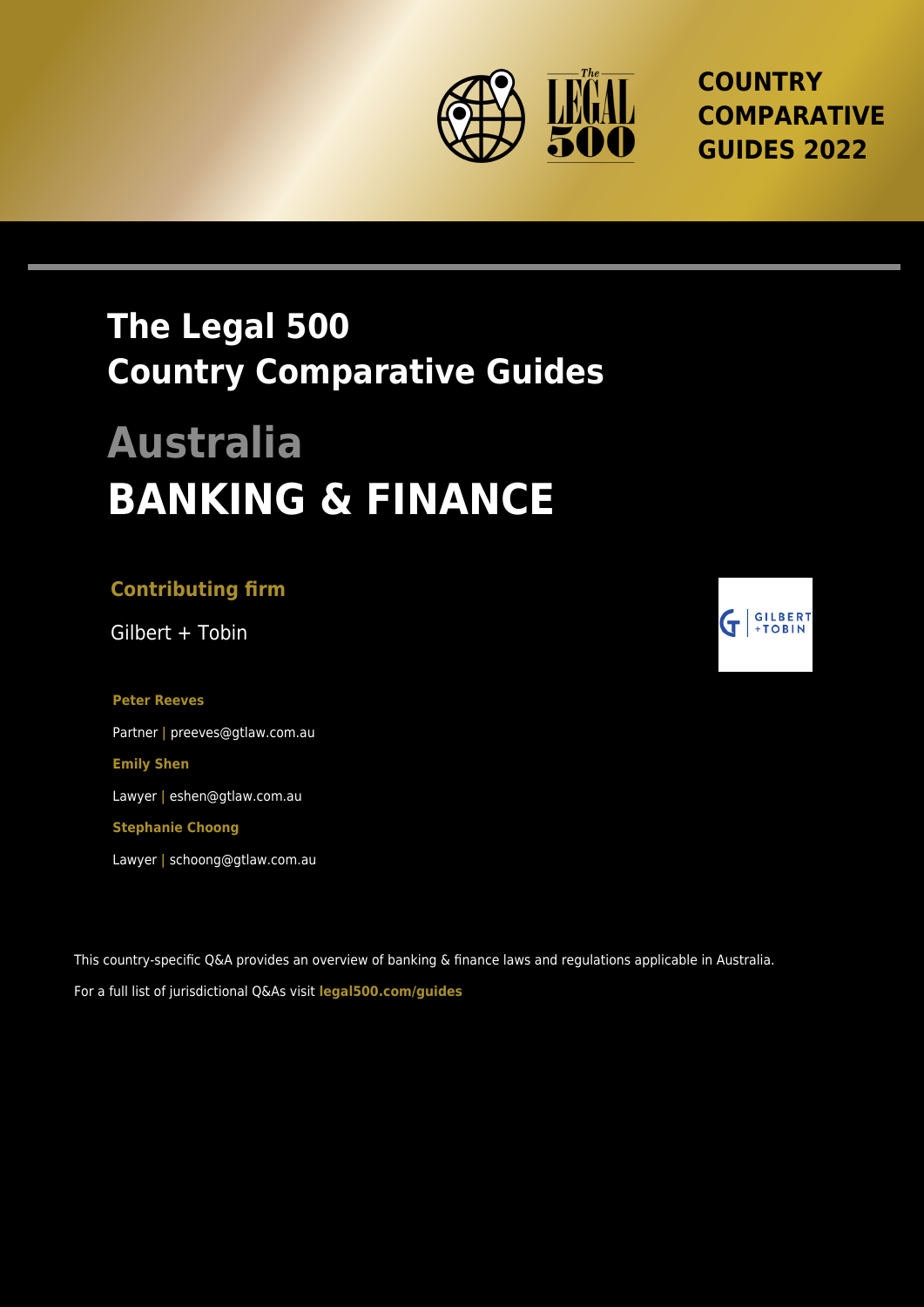### **AUSTRALIA BANKING & FINANCE**



#### **1. What are the national authorities for banking regulation, supervision and resolution in your jurisdiction?**

The Australian banking sector is regulated by two key regulators, being the Australian Prudential Regulation Authority (**APRA**), which is responsible for financial system stability and depositor protection and the Australian Securities and Investments Commission (**ASIC**), which is responsible for market conduct and consumer protection.

APRA is a statutory authority established for the primary purpose of the prudential supervision of financial institutions in Australia. The Australian Prudential Regulation Authority Act 1998 (Cth) (**APRA Act**) sets out that APRA's core objective is maintaining the financial safety of institutions and the stability of the Australian financial system. APRA's core objective must be balanced against the objectives of efficiency, competition, contestability and competitive neutrality.

ASIC is the corporate, markets and financial services regulator and is responsible for market integrity and consumer protection across the financial system. ASIC enforces the law under the Corporations Act 2001 (Cth) (**Corporations Act**), sets and enforces banking standards, and investigates and acts against misconduct in the banking sector as required by the Australian Securitiesss and Investments Commission Act 2001 (Cth) (**ASIC Act**).

There is also a range of other regulators and government bodies which regulate and supervise the Australian banking sector. These include:

- Reserve Bank of Australia (**RBA**) The RBA is Australia's central bank and is responsible for promoting overall financial system stability. The RBA does this by managing and providing liquidity to institutions, monitoring financial system risks and regulating the payments system.
- Federal Treasury Federal Treasury is an

executive arm of the Australian Government, which is responsible for advising the government on financial system stability issues and events and on the legislative and regulatory framework underpinning the financial system.

- Australian Competition and Consumer Commission (**ACCC**) – The ACCC is responsible for competition policy and monitors competition, fair trading and consumer protection (in areas other than financial services) in compliance with the Competition and Consumer Act 2010 (Cth) (**CCA**). The ACCC and Federal Treasury play a key role in terms of the ownership and acquisitions of supervised financial institutions.
- Australian Transaction Reports and Analysis Centre (**AUSTRAC**) – AUSTRAC is Australia's anti-money laundering and counter-terrorism financing regulator and specialist financial intelligence unit. AUSTRAC regulates designated services carried on by "reporting entities" (including authorized deposit-taking institutions).
- Australian Tax Office (**ATO**) The ATO is the Australian Government's principal revenue collection agency.
- Foreign Investment Review Board (**FIRB**) FIRB examines proposals by foreign persons to invest in Australia and makes recommendations to the Federal Treasurer on proposals, subject to the Foreign Acquisitions and Takeovers Act 1975 (Cth) (**FATA**) and the Federal Government's Foreign Investment Policy.
- Australian Securities Exchange (**ASX**) The ASX regulates equities, derivatives and enterprise trading markets, and ensures compliance with disclosure and market awareness obligations.

Australian Financial Complaints Authority (**AFCA**) – AFCA is Australia's dispute resolution scheme for financial services. All financial service providers are required by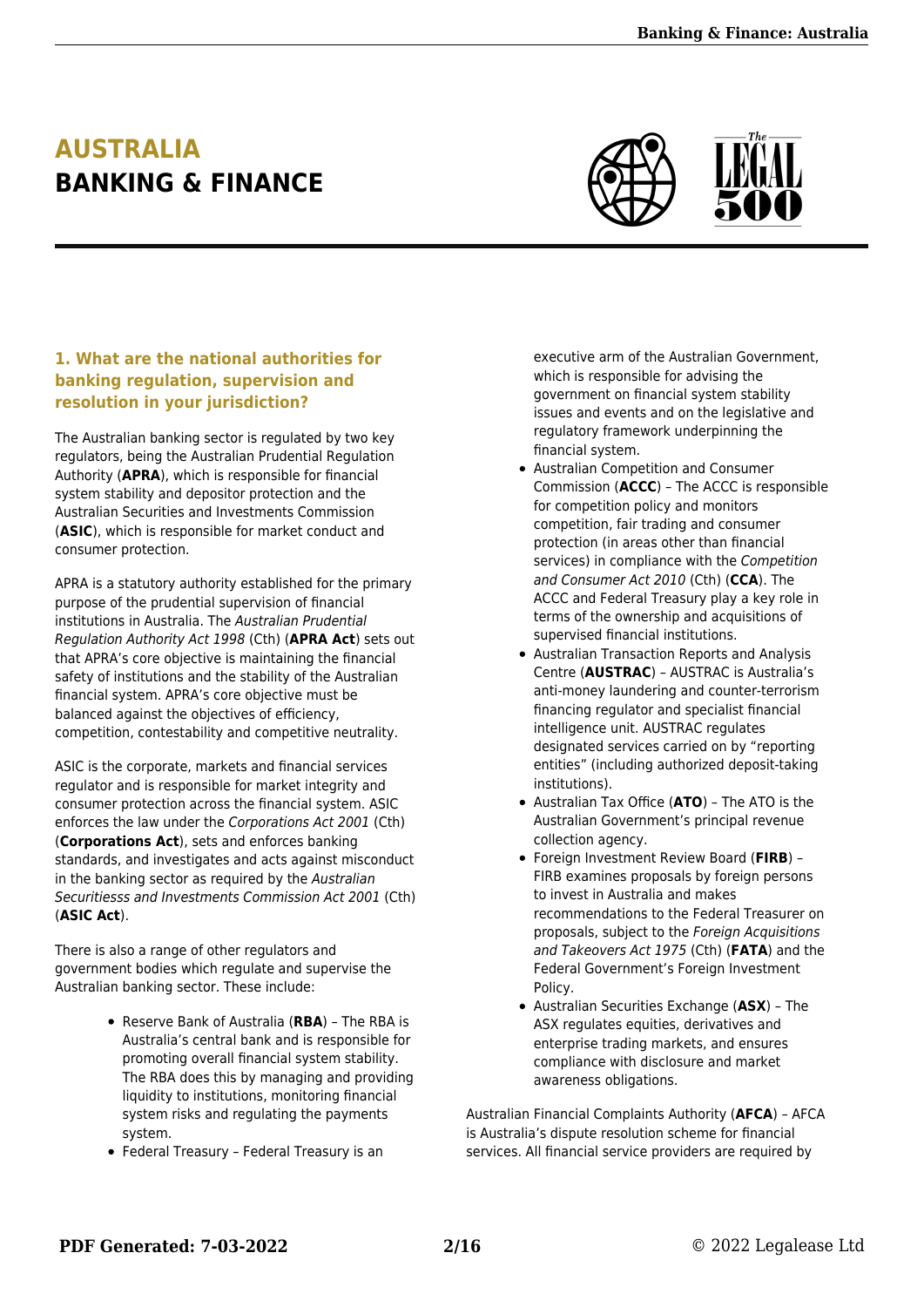ASIC to be members of AFCA.

#### **2. Which type of activities trigger the requirement of a banking licence?**

An entity that wishes to conduct banking business in Australia must be authorised by APRA as an authorised deposit-taking institution (**ADI**) or otherwise be entitled to rely on an exemption from the requirement to be an ADI. Under the Banking Act 1959 (Cth) (**Banking Act**), banking business means a business that consists of banking within the meaning of the Australian Constitution (ie, banking, other than state banking; also state banking extending beyond the limits of the state concerned, the incorporation of banks, and the issue of paper money) or a business whose activities consist of both taking money on deposit (otherwise than as part payment for identified goods or services) and making advances of money, and certain other financial activities such as holding stored value.

Under the Payment Systems (Regulation) Act 1998 (Cth), a holder of stored value in connection with a purchased payment facility (**PPF**) must be authorised as an ADI (though usually such entities are only authorised to conduct limited banking business – see section 3). A purchased payment facility is a facility (other than cash) that can be purchased, is able to be used as a means of making payments up to the amount that is available for use under the conditions applicable to the facility and the payments are to be made by the provider of the facility or by a person acting under an arrangement with the provider (ie, not the user of the facility). The holder of stored value is the person making payments in relation to the PPF.

Under certain circumstances, a company may be required to apply for authorisation as a non-operating holding company (**NOHC**) of a group of companies that includes one or more ADIs. NOHCs do not carry on a business other than the business of ownership or control of other bodies corporate.

#### **3. Does your regulatory regime know different licenses for different banking services?**

There are a number of different ADI-related licences depending on the type of banking services provided and the corporate structure of the entity providing banking services.

Entities that carry on banking business generally apply for an ADI licence under one of the following three categories:

- **Australian ADI** for bodies corporate incorporated in Australia and carrying on banking business in Australia. This is known as the direct pathway and is generally recommended for businesses that have the existing resources and capabilities to immediately establish an ADI. The ADI authorisation permits the business to conduct its intended banking business from the grant of the licence but the applicant must demonstrate its ability to meet the full prudential framework and readiness to commence banking business. Before authorisation, an applicant for an ADI must achieve a limited launch of at least one income-generating asset product and be operationally ready to launch deposit products shortly after being authorised.
- **Foreign ADI** for foreign bodies corporate, which are authorised to carry banking business and provide services to wholesale clients in Australia by establishing an Australian branch. For further information, see section 9.
- **Locally-locally incorporated subsidiary** ADI for foreign bodies corporate, which are authorised to conduct banking business and provide services to wholesale and retail clients in Australia by establishing a locallyincorporated subsidiary.

For locally incorporated entities, APRA also offers a restricted pathway to becoming an ADI, known as a restricted ADI (**RADI**) licence. Becoming a RADI may be appealing to new entrants that do not have the resources and capabilities to establish an ADI and need time to develop these resources and capabilities. The restricted pathway allows entrants to conduct limited banking business as a RADI for a maximum of two years, before needing to meet the requirements of the full prudential framework and applying for an ADI licence. The initial conditions on a RADI licence are more restricted than those of a full ADI licence, reflecting the restricted range of activities permitted under the licence. This pathway can assist entrants in seeking the investment required to operationalise the business while progressing compliance with the full prudential framework and an ADI licence application. Entrants that cannot meet the requirements of an ADI are expected to exit banking business.

Generally, APRA will subject new ADIs and RADIs to greater prudential supervision than established ADIs in the initial years of being licenced. This includes APRA accounting for the heightened risk profile of new ADIs and RADIs by adopting adjusted capital requirements,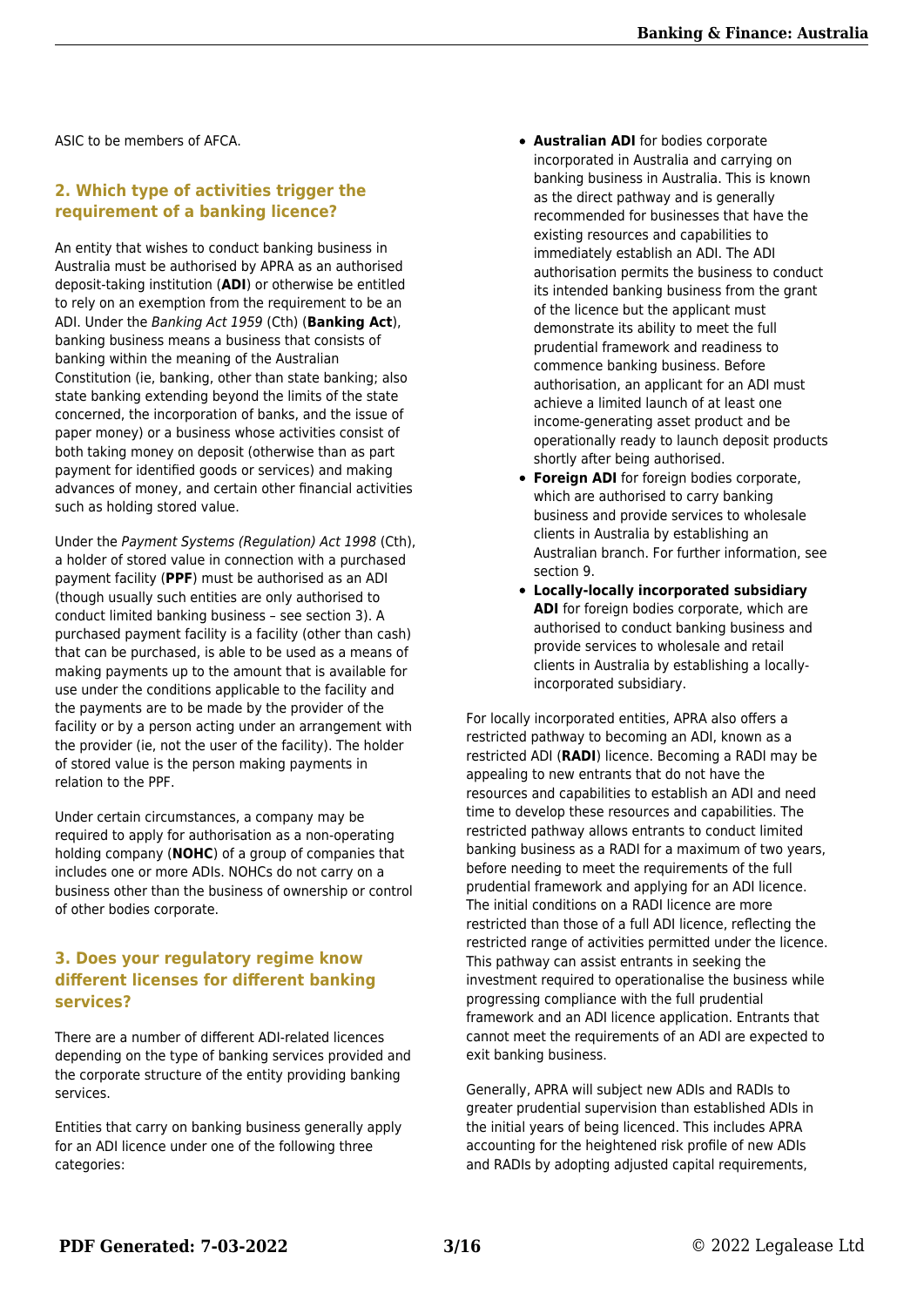contingency planning and deposit restrictions. For new ADIs, APRA will assess the sustainability and track record of the new ADI when determining whether the ADI is established and these adjustments are no longer necessary.

As well as ADI and RADI licences, APRA also issues limited ADI licences to holders of stored value in connection with PPFs, authorising them to undertake a limited range of banking activities. Generally, APRA will impose the following conditions on the limited ADI licence:

- PPF providers cannot accept deposits for the purpose of making advances of money (excluding incidental credit balances resulting PPFs);
- PPF providers must not represent they are an ADI without qualifying they are only authorised to provide PPFs and not authorised to take deposits;
- PPF providers can only conduct PPF operations and closely related services;
- PPF providers must be incorporated in Australia; and
- PPF providers must provide APRA with financial data on a periodic basis.

As set out in section 2, under certain circumstances, a company may also be required to apply for authorisation as a non-operating holding company (**NOHC**) of a group of companies that includes one or more ADIs. NOHCs do not carry on a business other than the business of ownership or control of other bodies corporate.

As well as the above, entities wishing to carry on banking business will likely need to hold an Australian financial services licence (**AFSL**) (see section 4) to provide financial services and an Australian credit licence (**ACL**) (see section 4) to undertake credit activities and provide credit services.

Finally, while not a licence:

carrying on banking business will likely constitute providing designated services under the Anti-Money Laundering and Counter-Terrorism Financing Act 2006 (Cth) (**AML/CTF Act**). The AML/CTF Act regulates entities (referred to as **reporting entities**) that provide designated services with a geographical link to Australia. The geographical link is satisfied where the designated service is provided through a permanent establishment in Australia, the provider is a resident of Australia and the designated service is provided through a

permanent establishment in a foreign country or the provider is a subsidiary of an Australian company and the service is provided through a permanent establishment of the subsidiary in a foreign country. Designated services include certain account related services where the account provider is an ADI, debit card and store value card services, remittance services and making a loan, where the loan is made in the course of carrying on a loans business. The AML/CTF Act and AML/CTF Rules require reporting entities to enrol with AUSTRAC, adopt and maintain a compliant anti-money laundering and counter-terrorism financing program (**AML/CTF Program**), report certain matters to AUSTRAC and keep records of certain matters. Reporting entities that provide remittance services or digital currency exchange services must also register with AUSTRAC; and

• ADIs must open an exchange settlement account (**ESA**) with the RBA. ESAs are the means by which providers of payments services settle obligations that have accrued in the clearing process.

#### **4. Does a banking license automatically permit certain other activities, e.g., broker dealer activities, payment services, issuance of e-money?**

Authorisation as an ADI or RADI under the Banking Act does not automatically permit other activities. The Banking Act does not generally govern or affect the relationship between an ADI and its customers. Many financial products and services offered by ADIs and other financial institutions fall outside the definition of "banking business" as regulated by the Banking Act (eg, credit facilities, non-cash payment (**NCP**) facilities including debit cards, direct debit or credit arrangements, finance lease, hire purchase, foreign currency exchange and derivatives). The provision of financial services and consumer credit services are regulated separately from the regulation of banking business under the Banking Act.

#### *Financial services*

Subject to limited exceptions, a person who 'carries on a financial services business in Australia' must hold an AFSL authorising the person to provide the relevant financial services. AFSLs are issued by ASIC. A financial services business is taken to be carried on where a person, in the course of carrying on a business, engages in conduct that is intended (or likely) to induce clients in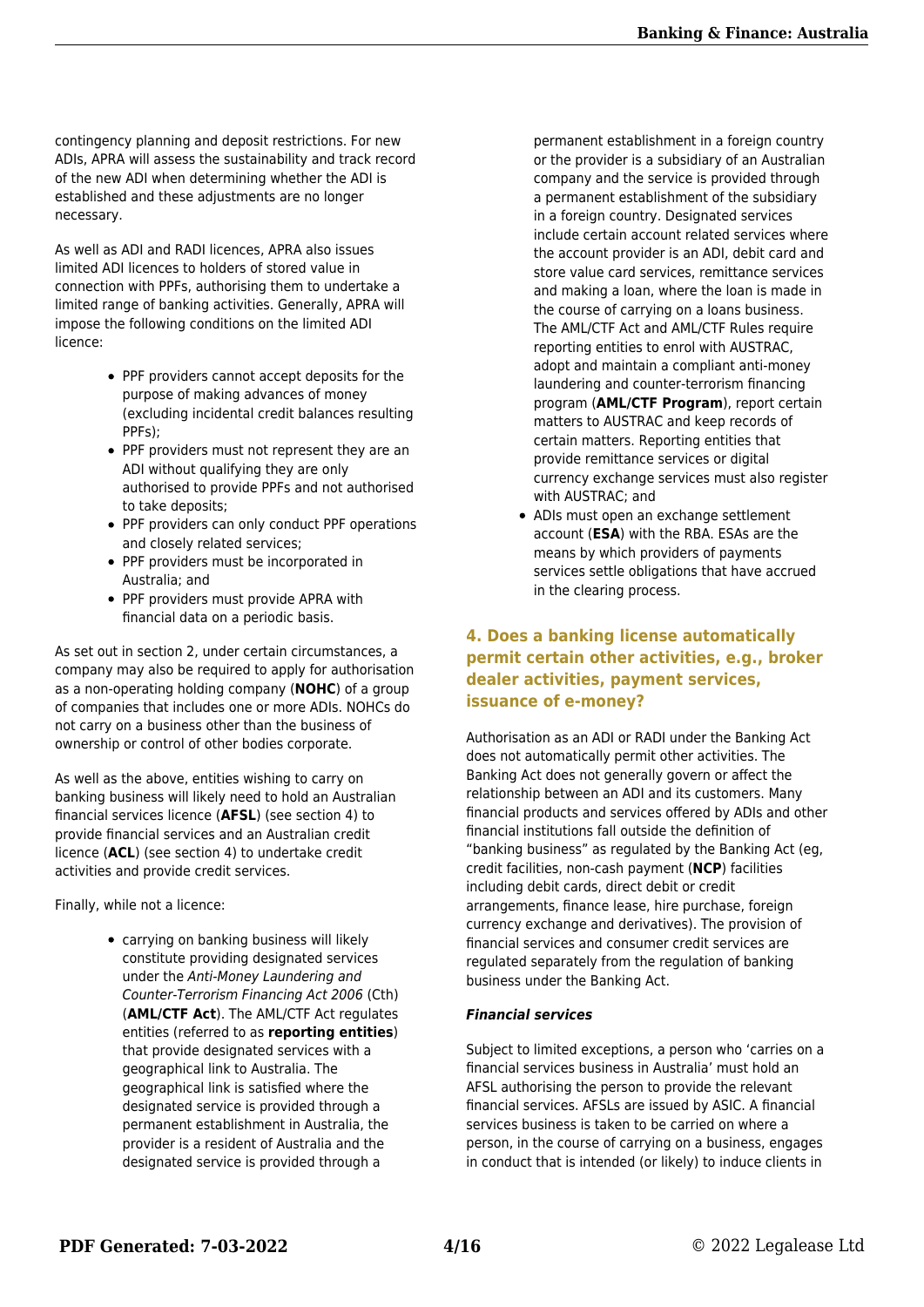Australia to use a financial service provided by the person, even if the conduct is intended (or likely) to have that effect in other places as well. Financial services includes the provision of financial product advice, dealing in a financial product and making a market for a financial product, where "financial product advice","dealing" and "making a market" are widely defined to include many banking services. Financial products to which financial services relate include a range of banking products such as deposit products and NCP facilities (eg, debit cards). Broker dealer services and payment services (including in relation to e-money) will also fall within the AFSL regime.

One exemption from the requirement to hold an AFSL is available to an APRA-regulated body (including an ADI) where the service is one in relation to which APRA has regulatory or supervisory responsibilities and the service is provided only to wholesale clients as defined under the Corporations Act 2001 (Cth) (**Corporations Act**). The provision of financial products and services by an ADI to a retail client generally requires an AFSL.

#### *Consumer credit*

Certain consumer credit activities are regulated separately by ASIC under the National Consumer Credit Protection Act 2009 (Cth) (**NCCPA**). A person engaging in a credit activity (eg, providing credit as a lender) or providing credit services (eg, providing credit assistance to customers) in connection with credit regulated under the National Credit Code (**NCC**) must hold an ACL or be entitled to rely on an exemption from the requirement to hold an ACL. The NCC applies to credit that is provided to natural persons or strata corporations, for a fee or charge, wholly or predominantly for (1) personal, household or domestic purposes, (2) to purchase, renovate or improve residential property for investment purposes or (3) to refinance credit that has been provided wholly or predominantly to purchase, renovate or improve residential property for investment purposes, and in the course of carrying on a business of providing credit in Australia. In the context of banking activities, ADIs must hold an ACL to lend to consumers (eg, personal loans, mortgages and credit cards).

Financial services and consumer credit providers may also have obligations under the AML/CTF Act (see section 3).

#### **5. Is there a "sandbox" or "license light" for specific activities?**

#### *RADI*

For banking activities, APRA offers a restricted pathway

for locally incorporated entities to becoming an ADI, known as a RADI (see response to question 3). Becoming a RADI permits new applicants (who may not have the resources and capabilities to establish an ADI) to conduct limited banking business for up to two years, giving them time to develop the necessary resources and capabilities to meet the full prudential framework. The initial conditions on a RADI licence are more restricted than those of a full ADI licence, reflecting the restricted range of activities permitted under the licence, and RADIs are subjected to greater prudential supervision by APRA to account for the heightened risk profile of RADIs.

#### *Fintech sandbox*

For financial services and consumer credit activities, ASIC has made certain class orders establishing a fintech licensing exemption and released Information Sheet 248 Enhanced regulatory sandbox. ASIC's regulatory guidance details ASIC's framework for fintech businesses to test certain financial services, financial products and credit activities without holding an AFSL or ACL by relying on the class orders (referred to as the regulatory sandbox). There are strict eligibility requirements for both the type of businesses who can enter the regulatory sandbox and the products and services that qualify for the licensing exemption. Once a fintech business accesses the regulatory sandbox, there are restrictions on how many persons can be provided with a financial product or service and caps on the value of the financial products or services which can be provided.

#### **6. Are there specific restrictions with respect to the issuance or custody of crypto currencies, such as a regulatory or voluntary moratorium?**

There are no specific restrictions with respect to the issuance or custody of cryptocurrency (eg, a regulatory or voluntary memorandum). However, the issuance or custody of cryptocurrency may be require the issuer or holder to be licensed under the Australian regulatory regime. Generally, the predominant focus on the regulation of cryptocurrency has revolved around the application of cryptocurrency and cryptocurrencyadjacent services to the established regulatory framework. For example, the features of a particular cryptocurrency or the features of a service permitting payment using cryptocurrencies may mean that it constitutes a financial product, triggering the AFSL requirement.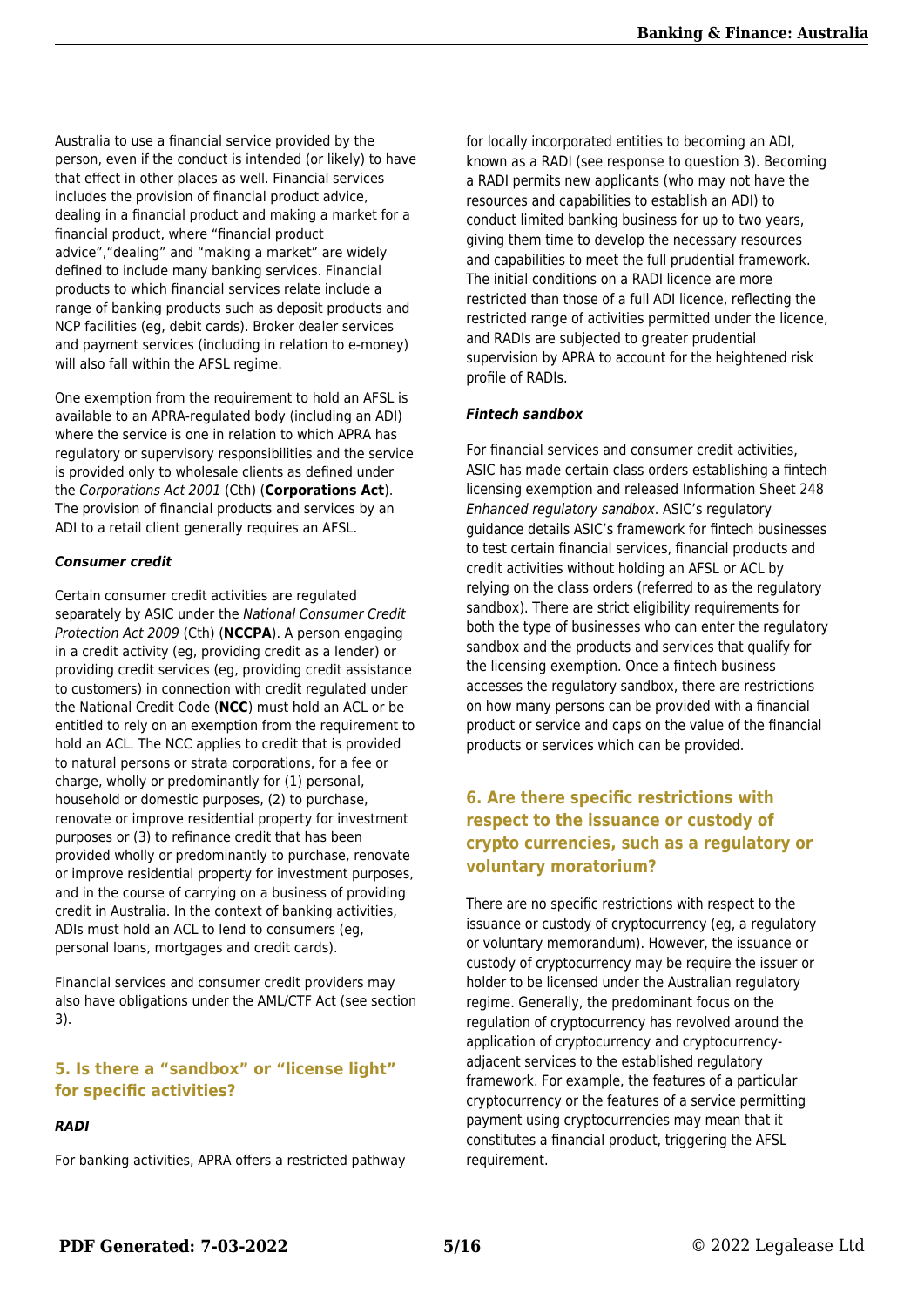#### **7. Do crypto assets qualify as deposits and, if so, are they covered by deposit insurance and/or segregation of funds?**

Deposit products under the Corporations Act are any deposit-taking facility made available by an ADI under the Banking Act in the course of its banking business. To date, generally, it has been the case that crypto assets do not qualify as deposit products and wallets holding cryptocurrency are therefore not covered by deposit insurance. The Australian banking regulatory regime practically only applies to entities that deal in fiat currency and is not currently designed to support entities that deal exclusively in crypto assets (particularly crypto assets that are commodities or utilities and do not have the traditional function of money) and it would be practically difficult to meet the requirements of the banking regime.

On the segregation of funds, ASIC considers that specialised infrastructure and expertise is required to effectively, safely and securely custody crypto assets. Following its consultation on crypto assets (ASIC Consultation Paper 343 Crypto assets as underlying assets for ETPs and other investment products), ASIC has set out a number of good practices in Information Sheet 225 Crypto-assets relating to considerations when offering retail clients exposure to crypto assets. Specifically, ASIC has recommended (among other suggestions) that crypto assets be segregated on the blockchain such that customer assets are not comingled with the custodian's assets. While ASIC's guidance has been provided in the context of responsible entities engaging custodians to hold crypto assets in connection with retail managed investment schemes rather than banking, the guidance is relevant more generally as to its expectations for all entities that intend to custody crypto assets for clients, regardless of whether the crypto assets are regulated financial products.

Australia's regulatory framework (including how this relates to digital assets, payments, stored value and custody) is under review. It is anticipated that there will be recommendations that will impact how crypto assets and crypto asset-adjacent services are treated by regulators.

#### **8. What is the general application process for bank licenses and what is the average timing?**

#### *ADI and RADI applications*

The application process for an ADI licence involves the following steps:

- **Pre-application** all entities contemplating an ADI licence are encouraged to engage APRA in preliminary consultation on its plans to carry on banking business in Australia, disucss licensing pathways and address any material issues or concerns raised by APRA prior to submission of their licencing application.
- **Lodging an application** once an entity has addressed or has an acceptable proposal to resolve any issues arising from the preapplication meetings, the entity may make a formal application to APRA requesting authority to conduct banking business in Austrlalia and pays the applicable application fee. A non-refundable application fee is payable prior to APRA commencing a detailed assessment of the applicant. As at the timing of writing the fee is AUD\$110,000 for an ADI and AUD\$80,000 for a RADI. RADIs must pay an additional AUD\$30,000 upon progressing to becoming an ADI. The application must be accompanied by supporting documents as set out in APRA's published guidelines;
- **Assessment** APRA will assess the application in an iterative process with the applicant. This process includes APRA providing feedback and/or requesting further information, meetings with senior officers and other responsible persons, review of policies and procedures and an on-site review. The applicant must be able to demonstrate:
	- $\circ$  an approprach which proportionately meets the requirements of the prudential standards;
	- a sound risk culture; and
	- $\circ$  that it has adequate financial and non-financial resources, including staff with appropriate expertise to commence operations for which it is being licenced and to competently implement sound risk maangement practices.

The applicant's supporting documents generally includes details related to the applicant's ownership and management, three-year business plan, financial resources, and risk management procedures.

> **Substantially complete application** – When APRA considers the application to be substantially complete, it will advise the applicant. At this stage, an applicant will have demonstrated that it has sufficient financial and non-financial resources, and has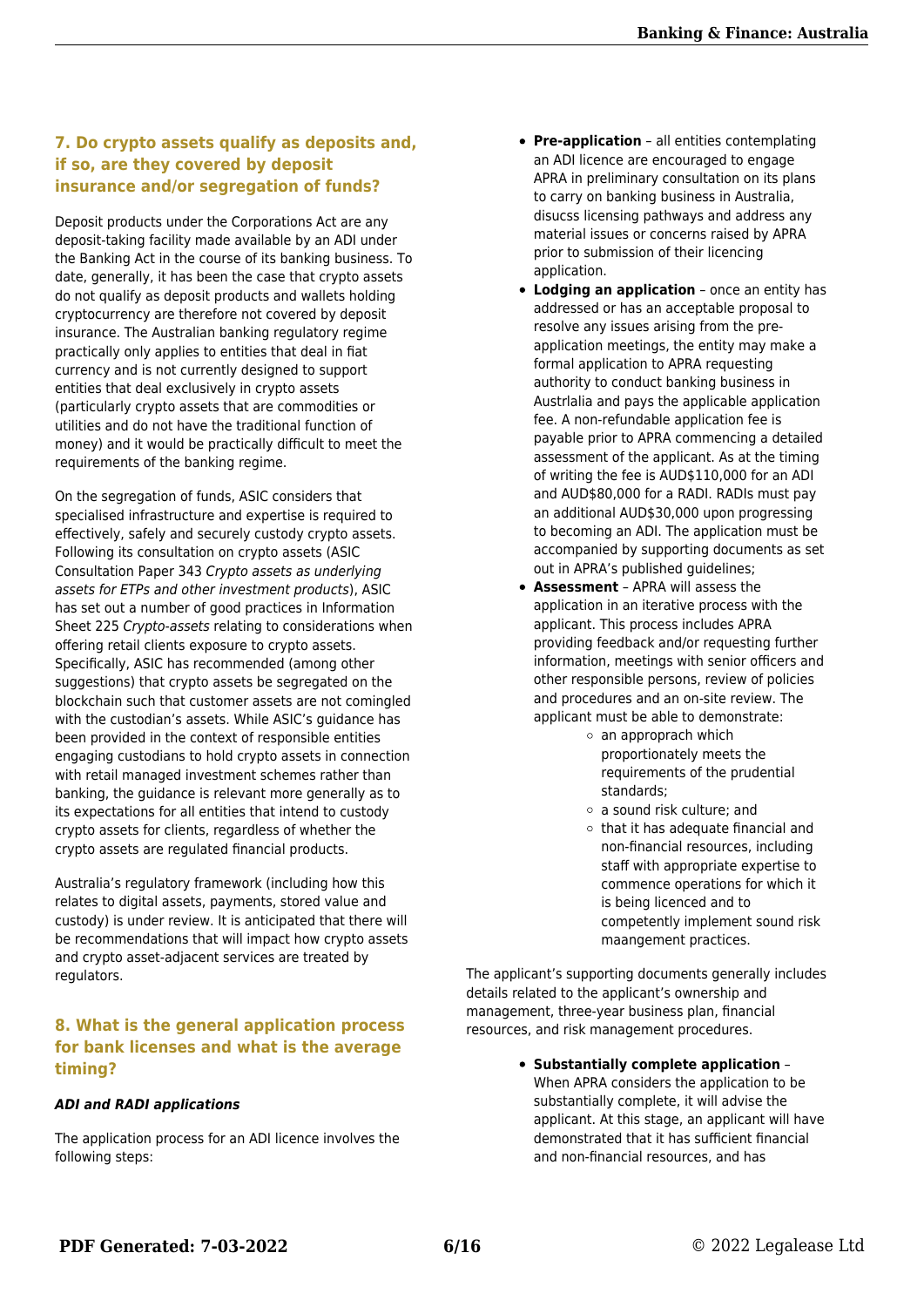submitted all of the expected supporting material which is of succifient quality and detail to allow APRA to complete its assessment.

**Licensing decision** – APRA's licensing team's recommendation as to whether to grant a licence is subject to a challenge process by APRA's subject matter experts. Once APRA's licensing team prepare a final recommendation on the application, an independent decision-maker will determine whether APRA will grant or refuse the application of the ADI licence based on the financial risks faced by the applicant and any threat it poses to a stable financial system. Unsuccessful applicants will be advised of the reasons for the decision in writing and may request APRA to review its decision.

RADIs will be expected to demonstrate a credible business plan, a credible plan to meet the prudential framework for new ADIs within a period of two years including launch of live products during the restricted phase, and a credible contingency plan that includes at least one option to execute an orderly andsolvent exit from banking business.

As APRA's assessment of applications is an iterative process, the time taken to obtain a licence varies among applicants. Assessment for an ADI generally takes 12-18 months and depends on factors such as the complexity of proposed arrangements, the applicant's responsiveness to any inquiries or requests by APRA, and the quality of the documentation submitted. Assessments for prospective RADIs generally take at least 6 months.

#### *PPF application*

The application process for an ADI licence involves the following steps:

- **Pre-application** APRA encourages all PPF provider applications to contact APRA for preliminary consultation such that APRA can identify any matters that might adversely impact on the proposal and advise on the format and required content.
- **Lodging an application** once an entity has addressed or has an acceptable proposal following the pre-application meetings, the entity may make a formal application to APRA and pay the applicable application fee. A nonrefundable application fee is payable prior to APRA commencing a detailed assessment of the applicant. As at the timing of writing the fee is AUD\$55,000 for a PPF provider. The

application must be accompanied by supporting documents as set out in APRA's published guidelines;

**Processing and assessment** – APRA will assess the application in an iterative process with the applicant. This process includes APRA providing feedback and/or requesting further information, meetings with senior officers and other responsible persons, review of policies and procedures and an on-site review. In terms of timing, the time required to process an application will depend on the particular circumstances of each application.

#### **9. Is mere cross-border activity permissible? If yes, what are the requirements?**

Mere cross-border activity is permissible in certain circumstances. An overseas bank may conduct banking business with Australian counterparties from an offshore office without a licence from APRA, provided the overseas bank does not:

- maintain an office or permant staff in Australia, including staff employed by another entity wihtin the banking group that conducts business on its behalf;
- solicit business from retail customers in Australia;
- use a "restricted word" under section 66 of the Banking Act (eg, bank, banker, banking, building society, credit union, or credit society) in its business without consent from APRA; and
- all business contracts and arrangements are clearly transacted and booked in offshore and are subject to an offshore legal and regulatory jurisdiction.

If the above requirements are not satsified, overseas banks are still able to operate in Australia in a number of ways depending on the type of business they will be conducting. Each of the following pathways to operating in Australia require authorisation of the overseas bank's home country supervisor:

> **Representative Office** – An overseas bank may establish a representative office to conduct liaison and research activities in Australia. The representative office must not conduct any form of banking business or activities related to the administration of banking business. Overseas banks must apply for consent from APRA to estsablish a representative office and receive an additional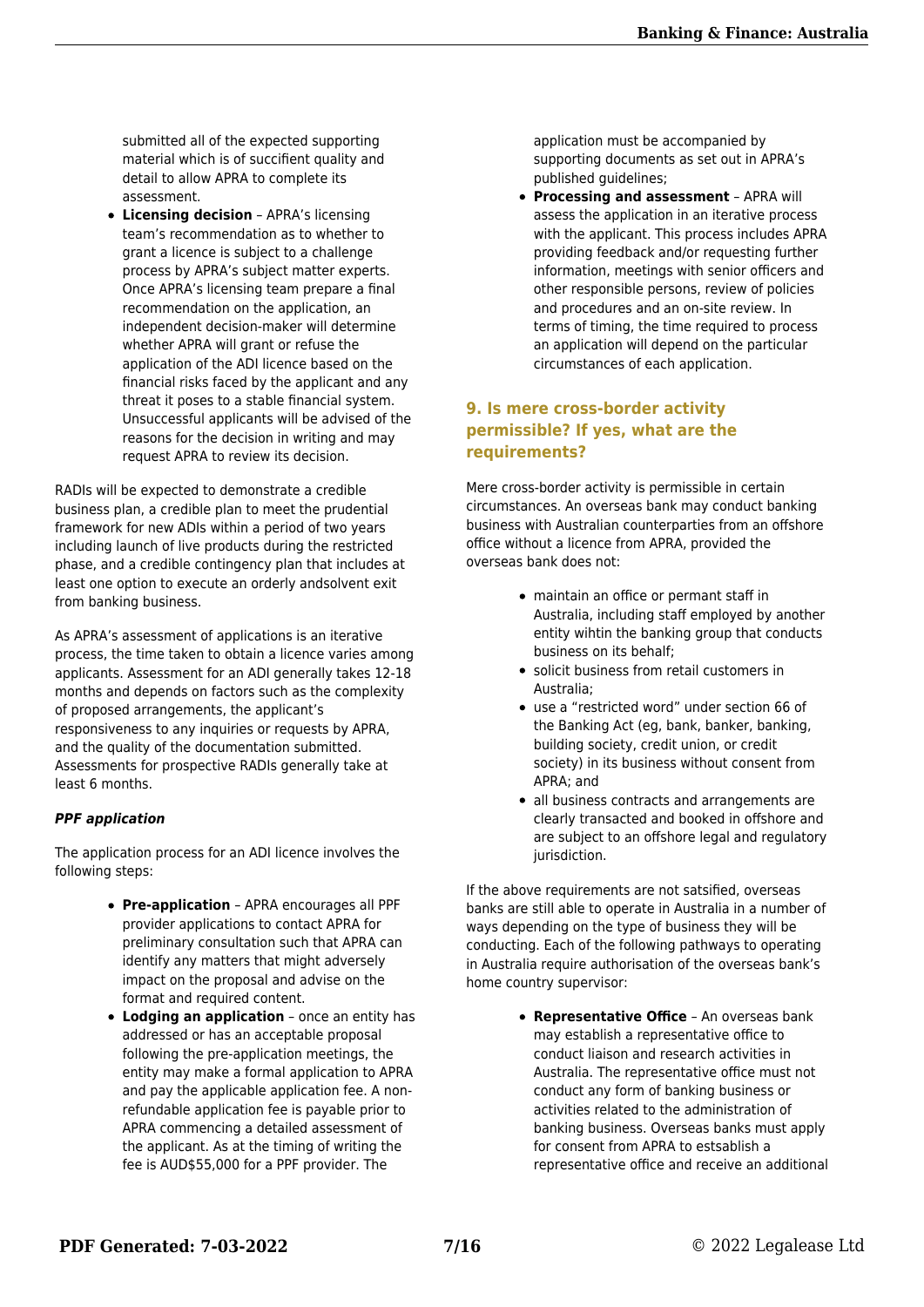consent from APRA if any "restricted words" are used in the course of their business. This consent will, generally, require that the overseas bank is subject to adequate prudential supervision as a bank in its home country and is of good repute.

- **Foreign ADI** An overseas bank may conduct carry out banking business with wholesale clients in Australia by obtaining a foreign ADI licence and establishing an Australian branch. Applicants must apply to APRA for authority to conduct banking business in Australia as a foreign ADI. Whilst foreign ADIs are not subject to capital requirements by APRA, they will need to meet other local regulatory requirements applicable to its business (eg, restrictions on deposits and generally provide products and services to wholesale clients only). Applicants should also consider non-APRA regulated requirements such as their need for an AFSL or ACL (see section 4), FIRB approval and an Exchange Settlement Account. See section 11 for further organisational requirements for foreign ADI licencees.
- **Subsidiary ADI** An overseas bank may conduct banking business and provide services to wholesale and retail clients in Australia by establishing a locallyincorporated subsidiary ADI. A locallyincorporated subsidiary ADI is a separate legal entity from its overseas parent and will need to meet the local capital and regulatory requirements outlined in section 11 on a stand-alone basis.
- **Non-bank locally incorporated subsidiary** – An overseas bank which wishes to offer nonbanking financial services to both retail and wholesale clients in Australia can establish a non-bank locally incorporated subsidiary. A non-banking financial business is licensed and regulated by ASIC, and restrictions on the use of the word "bank" will apply.

Overseas banks that wish to carry on a financial services business in Australia will be required to hold an AFSL or be otherwise exempt from the AFSL requirement. Similarly, overseas banks that wish to undertake credit activities or provide credit services must hold an ACL or be otherwise exempt from the ACL requirement. There are exemptions from the AFSL requirement for certain foreign financial services providers (**FFSPs**) however the Australian FFSP regulatory regime is currently in a state of flux and there are possible legislative changes on the horizon. In January 2021, the Australian Treasury closed consultation on draft legislation updating the FFSP

regulatory regime. The draft legislation seeks to introduce:

- the comparable regulator exemption, which exempts FFSPs authorised to provide financial services in a comparable regime from the requirement to be licensed when dealing with wholesale clients;
- the professional investor exemption, which exempts FFSPs that provide financial services from outside Australia to professional investors from the requirement to be licensed in Australia; and
- an exemption from the fit and proper person assessment to fast track the AFSL process for FFSPs authorised to provide financial services in a comparable regulatory regime.

Note, a foreign entity that carries on a business in Australia must register with ASIC as a branch office of a foreign incorporated entity or as a locally incorporated subsidiary.Whether a body is carrying on a business will depend on certain legal principles and factual circumstances. Under the Corporations Act, an entity will be deemed to be carrying on a business in Australia if it has a place of business in Australia, establishes or uses a share transfer office or share registration office in Australia or administers, manages or otherwise deals with, property situated in Australia as an agent, legal representative or trustee. There is also a general law test that considers the level of system, repetition and continuity of an entity's business activities in Australia. The higher the level of system, repetition or continuity the more likely it is that such activities amount to "carrying on a business" in Australia. For example, an insignificant and one-off transaction is arguably not indicative of a business being carried on in Australia. However, a number of small transactions occurring regularly, or a large one-off transaction, may amount to carrying on a business.

#### **10. What legal entities can operate as banks? What legal forms are generally used to operate as banks?**

All ADIs must be incorporated and subject to the requirements of the Corporations Act. This means that associations, partnersips or unincorporated entities are not eligible to apply for an ADI licence with APRA. Australian branches of foreign ADIs are not subject to this requirement unless the overseas bank wishes to provide its services to retail clients in Australia. In this event, a locally-incorporated subsidiary of the foreign ADI must be established.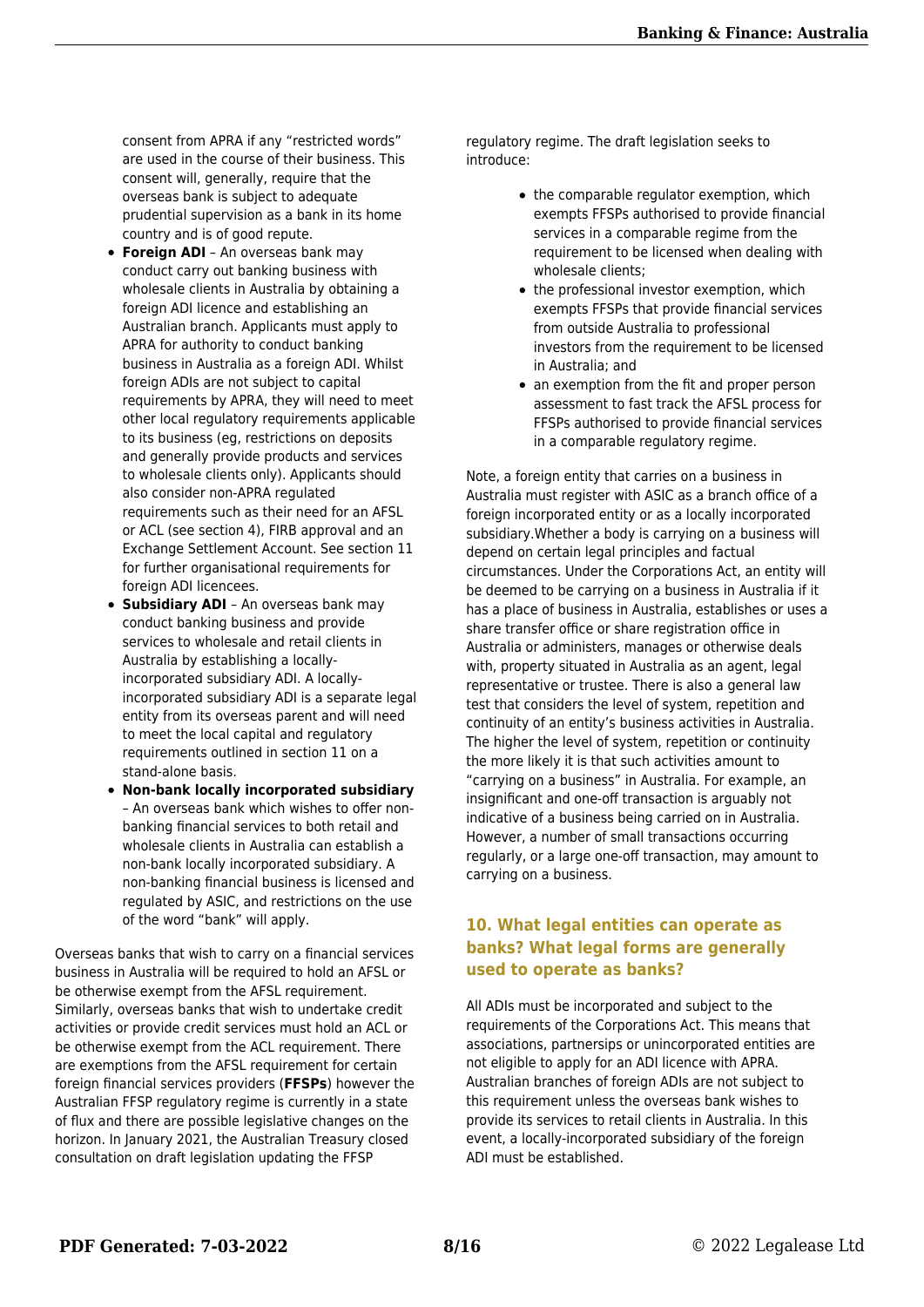#### **11. What are the organizational requirements for banks, including with respect to corporate governance?**

#### *Overview*

APRA regulates ADIs primarily through the establishment and enforcement of prudential standards with which ADIs must comply. APRA's prudential standards generally concern risk management for ADIs and are based on the banking supervision principles published by the Basel Committee on Banking Supervision. The prudential standards include requirements regarding capital adequacy (see section 13), credit risk, market risk, securitisation, covered bonds, liquidity (see section 15), large exposures, associations with related entities, outsourcing, business continuity management, audit and reporting, governance and fit and proper management.

Management of a company is typically vested in the board of directors which is considered paramount towards the good governance of an ADI. The board must have the required skills and experience to competently oversee the business. APRA Prudential Standard CPS 510: Governance (**CPS 510**) sets out the prudential requirements for the size, composition and independence of boards of directors of ADIs. Organisational requirements under CPS 510 include the following:

- a locally incorporated ADI must have at least 5 directors at all times;
- the chairperson of the board must be an independent director and must not have been the Chief Executive Officer of the institution at any time during the previous 3 years;
- a majority of directors present and eligible to vote at board meetings must be nonexecutive directors and a majority of directors must be independent directors;
- for locally owned and incorporated ADI, a majority of directors must be ordinarily resident in Australia;
- for foreign-owned, locally incorporated ADI, at least two of the directors must be ordinarily resident in Australia, at least one of whom must also be independent; and
- the ADI must also have a policy on board renewal and procedures for assessing board performance in place at least annually, and various executive committees including a remuneration committee, audit committee and risk committee.

ADIs in Australia are also subject to a range of other corporate governance requirements and guidelines

including APRA prudential standards, the Corporations Act (eg, continuous disclosure obligations, financial reporting obligations, directors' duties and annual meeting requirements); ASX Listing Rules (eg, disclosure obligations and ongoing requirements); and voluntary industry standards such as the Australian Banking Association Banking Code of Practice and ASIC's ePayments Code.

Under the Corporations Act, ADI executive and nonexecutive directors have statutory duties of care, diligence and good faith. Under the Banking Act, ADI directors must take reasonable steps to ensure compliance with directions from or requirements of APRA. Individuals with key positions of responsibility within ADIs are required by Prudential Standard CPS 520: Fit and Proper (**CPS 520**) to maintain minimum fit and proper standards. ADIs are required to take a very active role in dealing with risks and building appropriate systems as set out in CPS 520. The board of directors is responsible for having a "risk management framework that is appropriate to the size, business mix and complexity" of the institution or group it heads.

#### *Banking Executive Accountability Regime*

The Banking Executive Accountability Regime (**BEAR**) under Part IIAA of the Banking Act establishes accountability obligations for ADIs and their "accountable persons". An Australian incorporated ADI's accountable persons include its directors, senior executive positions such as chief executive officer, chief financial officer, chief operating officer, persons with senior executive responsibility for the ADI's internal audit, human resources, compliance and anti-money laundering functions; and other executives with responsibility for the ADI's management or control. The regime aims to hold ADIs and their directors and senior executives accountable to higher standards of behaviour by establishing deferred remuneration, key personnel and notification obligations for ADIs.

Under the regime, accountability obligations require an ADI's accountable persons to be registered with APRA and require them to conduct their business and responsibilities with honesty, integrity, due care, skill and diligence; deal with APRA in an open, constructive and cooperative way; and prevent matters from arising that would adversely affect the ADI's prudential standing or prudential reputation. ADIs also have an obligation to ensure that their accountable persons and their non-ADI subsidiaries comply with the accountability obligations.

#### *FAR*

In July 2021, the Australian Government released draft legislation for the financial accountability regime (**FAR**),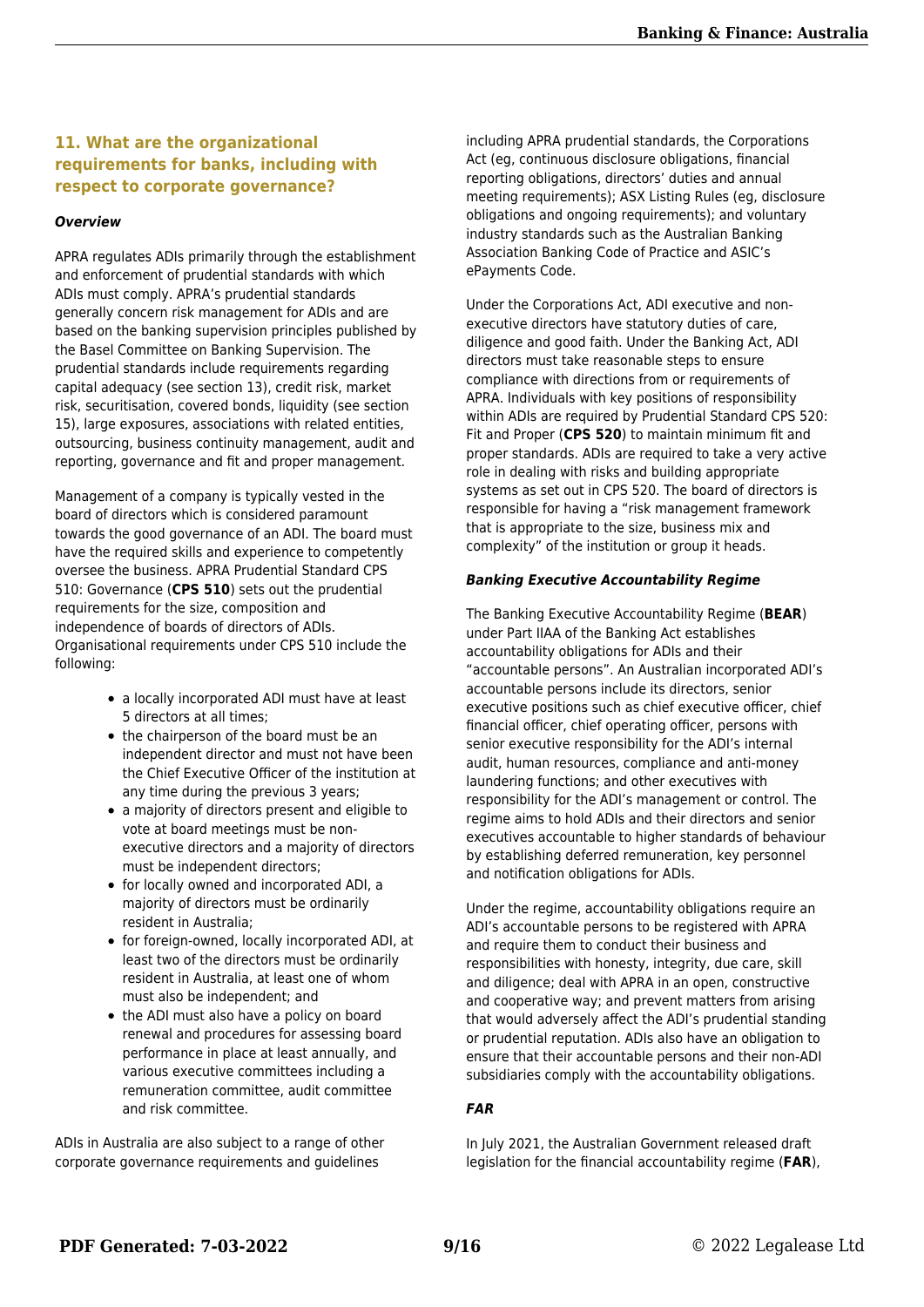intended to replace BEAR. FAR is intended to be jointly administered by APRA and ASIC and arises from the Royal Commission into Misconduct in the Banking, Superannuation and Financial Services Industry (**Banking Royal Commission**) recommendations that BEAR be extended to all APRA-regulated entities. FAR will replace and extend the obligations under the BEAR regime. For example, FAR proposes to extend the persons captured as accountable persons to include persons who have senior executive responsibility for significant business division/s, dispute resolution and breach reporting. Accountable persons will also be required to take reasonable steps in conducting the responsibilities of the accountable person's position and in ensuring that the entity complies with its licensing obligations. It is anticipated that the FAR regime will apply to ADIs and NOHCs from the later of 1 July 2022 or six months after commencement of the FAR legislation. To the extent FAR is implemented, APRA will review and revise CPS 520 accordingly.

#### **12. Do any restrictions on remuneration policies apply?**

It is generally expected that APRA-regulated entities have established performance-based incentive structures that align remuneration outcomes with good risk management and the long-term success of the business. Prudential Standard CPS 510 sets out specific requirements of remuneration policies of ADIs. For example, locally incorporated ADIs must have a remuneration committee to oversee the ADI's remuneration policy composed of at least 3 directors, a majority of whom are non-executive directors. The ADI's remuneration policy must set out the structure and objectives of its remuneration arrangements. CPS 510 does not mandated any particular division between fixed and variable remuneration.

The BEAR accountability regime also sets out deferred remuneration obligations which require ADIs to set remuneration policies that defer or reduce an accountable person's variable remuneration. A specified proportion of the variable remuneration of accountable persons must be deferred for at least 4 years (or a shorter period approved by APRA). The proportion of variable remuneration must depend on the particular accountable person's role and the size of the ADI. These deferred remuneration obligations are intended to incentivise senior managers to make decisions for the long-term benefit of the ADI. The obligation cannot be avoided simply by not paying variable remuneration or paying only token variable remuneration, as the thresholds are expressed in terms of variable remuneration and total remuneration. For example, for

CEOs of large ADIs, the lesser of 60 per cent of variable remuneration or 40 per cent of total remuneration must be deferred. Deferred variable remuneration must also be withheld if the ADI considers it likely that an accountable person has failed to comply with his or her accountability obligations, pending determination of whether they have in fact failed to meet their accountability obligations.

Under FAR, remuneration obligations will also apply to accountable persons. Accountable persons are required to have at least 40 per cent of their variable remuneration deferred for four years and this level of remuneration can be reduced where an account person breaches their obligations.

#### **13. Has your jurisdiction implemented the Basel III framework with respect to regulatory capital? Are there any major deviations, e.g., with respect to certain categories of banks?**

In November 2021, APRA released the final bank capital framework to embed strong capital requirements for ADIs to strengthen financial system resilience. The new framework updates Australian standards to align with the internationally agreed Basel III regulatory capital framework and will come into force in 2023. The regulatory capital requirements for ADIs ensure that Australian ADIs maintain adequate capital on an individual and group basis to act as a buffer against the risks associated with their activities and are set out in prudential standards, including Prudential Standard APS 110: Capital Adequacy (**APS 110**). APS 110 does not apply to foreign ADIs, which are expected to meet comparable capital adequacy standards in their home jurisdictions. APS 110 also does not apply to PPFs.

Some amendments to the Basel III framework have been implemented through adjustments for Australian conditions. In a number of areas, APRA's prudential standards go beyond the minimum Basel III capital requirements. For example, in exercising its discretion in relation to the definition and measurement of capital, APRA's prudential standards in these areas have resulted in a more conservative capital adequacy regime for Australia than is required under Basel III. APRA has also introduced a set of simplified capital requirements that can be applied to smaller, less complex banks to avoid unnecessary regulatory burden without jeopardizing prudential safety as the Basel framework was developed primarily for large, internationally active banks.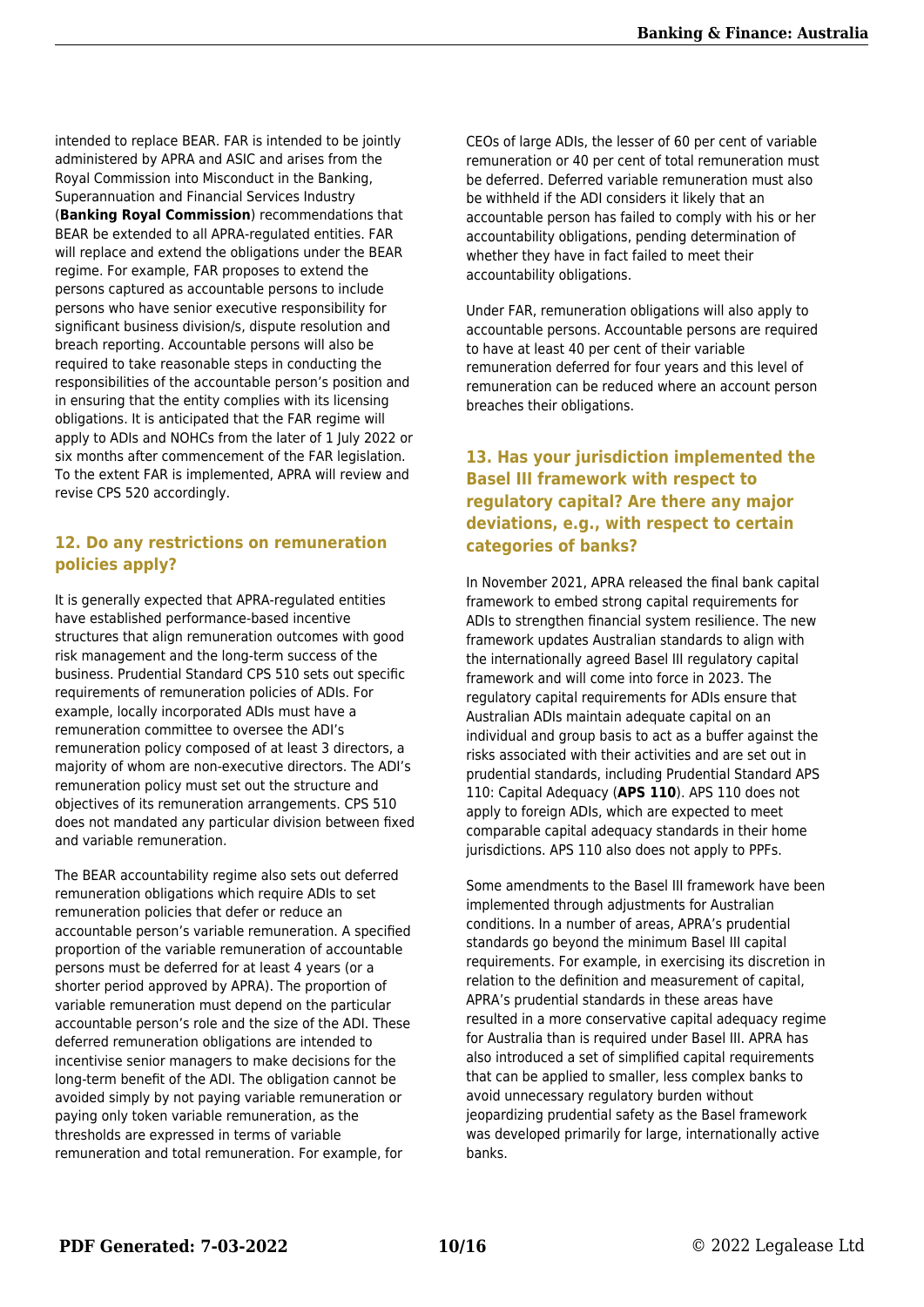#### **14. Are there any requirements with respect to the leverage ratio?**

The global financial crisis of 2008 cast light on the potential economic harm a build-up of on and offbalance sheet leverage in the banking system can cause. As a result, the Basel Committee on Banking Supervision introduced a leverage ratio in the 2010 Basel III capital reforms. The leverage ratio is calculated by dividing the Tier 1 capital held by a bank by its total on and off-balance sheet exposures. The leverage ratio is intended to supplement the risk-based capital requirements implemented by the Basel Committee and act as a "backstop" to reduce the damage deleveraging can inflict on the stability of the banking system and broader economy.

There is currently no minimum leverage ratio requirement for Australian ADIs, however APRA requires ADIs to adopt an internal model approach for credit risk under the risk-based capital adequacy framework to disclose certain quantitative and qualitative information about its leverage ratio. In 2018, APRA commenced a consultation process on proposals to implement a minimum leverage ratio requirement. Following subsequent consultations, APRA new capital framework proposes a minimum of 3.5% for ADIs that use an internal ratings-based (**IRB**) approach to determine capital adequacy consistent with the Basel Committee on Banking Supervision's minimum requirement. For all standardised ADIs, APRA may apply a leverage ratio requirement but does not mandate one to lessen the burden for ADIs and increase efficiency for smaller ADIs. The implementation of APRA's proposed revisions to the capital framework was delayed as a result of the COVID-19 pandemic and will now come into effect from 1 January 2023.

#### **15. What liquidity requirements apply? Has your jurisdiction implemented the Basel III liquidity requirements, including regarding LCR and NSFR?**

APRA sets liquidity requirements and guidelines for Australian ADIs through Prudential Standard APS 210: Liquidity (**APS 210**) and Prudential Practice Guide APG 210: Liquidity (**APG 210**). APS 210 is mostly focused on funding liquidity. APS 210 requires ADIs to have sufficient liquid assets on hand to repay any funding withdrawals in the short-term, appropriately structured balance sheets to minimise funding liquidity risk in the longer term, and board and management to have strong frameworks in place to manage liquidity.

APS 210 requires that larger, more complex ADIs meet a

liquidity coverage ratio (**LCR**) that reduces liquidity risk over the following month during an assumed period of stress, and a Net Stable Funding Ratio (**NSFR**) minimizes liquidity risk over the following year. An ADI to which the LCR applies must maintain an adequate level of unencumbered High Quality Liquid Assets (**HQLA**) to meet its liquidity needs over 30 calendar days under a severe stress scenario.

For less complex ADIs (such as credit unions and building societies), APS 210 requires that they maintain sufficient minimum liquid holdings (**MLH**) to manage liquidity risk over both short and longer periods. The MLH ratio requirement specifies a level of eligible liquid assets (as a percentage of liabilities) that must be held as determined on a case-by-case basis taking into account any off-balance sheet commitments. An ADI to which MLH applies must hold unencumbered specified liquid assets of 9 per cent of its liabilities. Specified liquid assets include physical currency, Australian government securities, foreign government securities eligible for repurchase with the RBA, bank bills certificates of deposit and debt securities by ADIs and net at-call deposits with other ADIs equivalent.

Higher liquidity requirements may be applied by APRA if it has concerns about the ADIs liquidity risk profile or the quality of its liquidity management. Unlike capital requirements, liquidity requirements apply to both locally incorporated ADIs and ADIs that are local branches of foreign banks.

#### **16. Do banks have to publish their financial statements? Is there interim reporting and, if so, in which intervals?**

ADIs and non-bank lenders that are 'registrable corporations' (ie, corporations that engage in the provision of finance in the course of carrying on business in Australia) have general financial reporting obligations under the Financial Sector (Collection of Data) Act 2001 (Cth) (**FSCODA**). FSCODA primarily operates to facilitate the collection of statistical data on financial sector entities to assist APRA with performing its supervisory functions and for statistical purposes. There are certain exceptions from the definition of registrable corporation, including entities for which the sum of the values of the corporation's assets in Australia that consist of debts due to the corporation resulting from transactions entered into in the course of the provision of finance by the corporation and the sum of the values of the principal amounts outstanding on loans or other financing does not exceed \$50,000,000.

Under FSCODA, APRA has issued reporting standards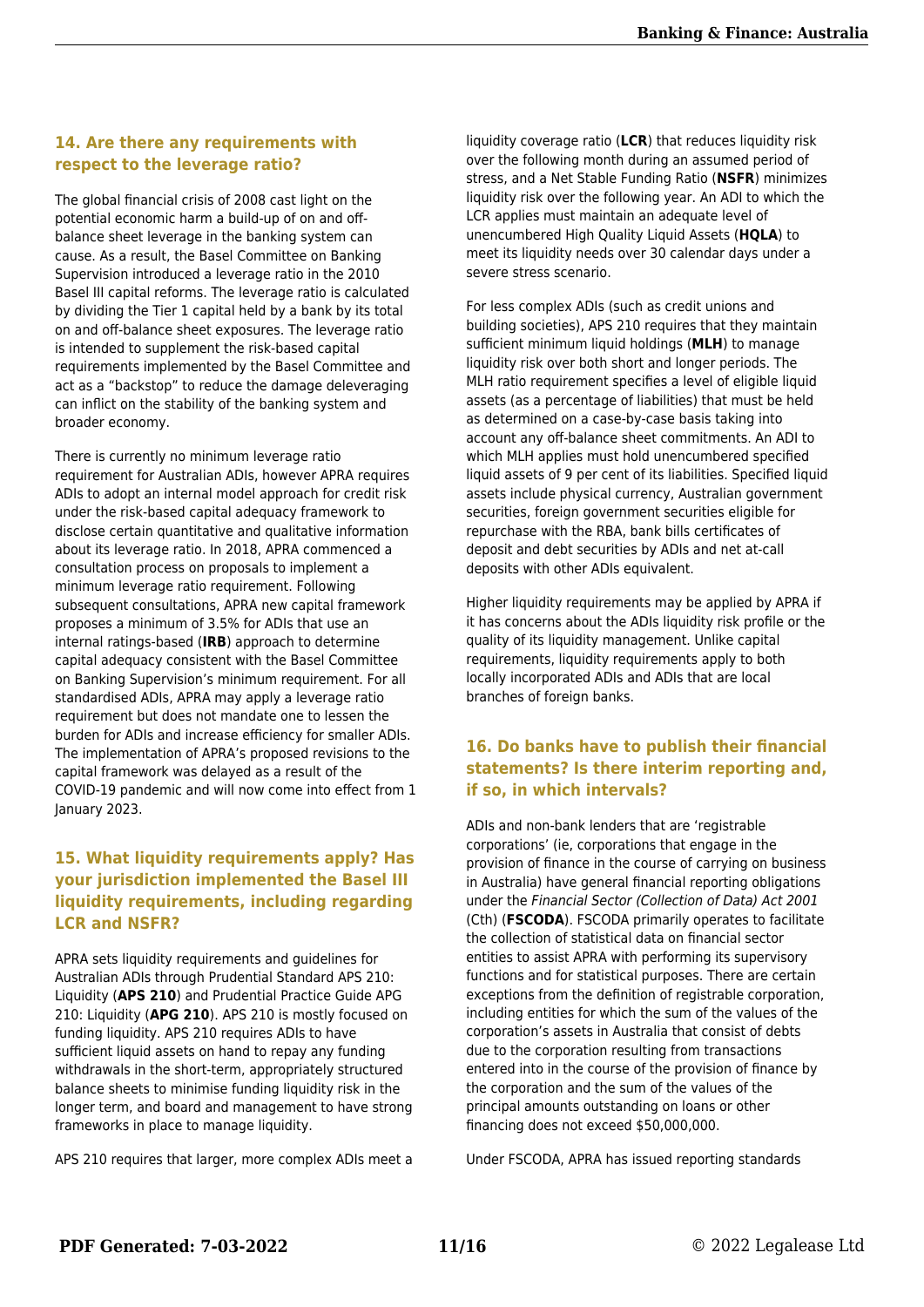prescribing the financial and accounting information entities regulated by FSCODA must supply to it and the manner and form in which it is to be submitted. Reporting Standard ARS 323: Statement of Financial Position (Licenced ADI) (**ARS 323**) requires regulated entities to supply to APRA a statement of financial position. In addition to general financial reporting obligations, ADIs and non-bank lenders who carry on a business of providing finance are subject to further reporting requirements under FSCODA. The data required to be submitted to APRA includes specific information about the nature of the assets and liabilities held by that entity. Generally, ADIs and non-bank lenders are obliged to report to APRA monthly or quarterly, depending on the type of entity and the nature of the information provided. A summary of the data collected by APRA is made available to the public, with APRA also sharing the data it collects with other regulators and the Australian Bureau of Statistics.

#### **17. Does consolidated supervision of a bank exist in your jurisdiction? If so, what are the consequences?**

APRA practises consolidated supervision of conglomerate groups operating in the financial services sector. APRA has set out a tiered approach to how the prudential standards are applied to entities, where:

- Level 1 supervision applies to an individual APRA-regulated institution or an Extended Licensed Entity (**ELE**) comprising the ADI and each subsidiary of the ADI that APRA treats as part of the ADI for prudential purposes. The treatment of a subsidiary as forming part of the ELE is in APRA's discretion (at APRA's discretion).
- Level 2 means supervision applied by APRA to an ADI Level 2 group, which includes the ADI and all its subsidiary entities (or, if the ADI is a subsidiary of an authorised NOHC, the consolidation of the immediate parent of the ADI and all the immediate parent's subsidiary entities) other than certain non-consolidated subsidiaries.
- Level 3 means supervision applied by APRA to a Level 3 group – APRA may, at its discretion, apply the Level 3 prudential framework to a conglomerate group, containing at least one APRA-regulated institution, which APRA considers to have material activities across more than one APRA-regulated industry and/or in one or more non-APRA-regulated industries. A Level 3 group comprises all institutions that are part of a consolidated

entity, adjusted to include or exclude institutions as determined by APRA by notice in writing to the head of the group (**Level 3 Head**), of which the Level 3 Head is the ultimate holding company, the ultimate Australian parent or certain reporting entities.

#### **18. What reporting and/or approval requirements apply to the acquisition of shareholdings in, or control of, banks?**

Ownership of ADIs is governed by the the Financial Sector (Shareholdings) Act 1998 (Cth) (**FSSA**). The FSSA restricts the shareholdings of individuals or a group of associated shareholders in certain financial sector companies, including ADIs and their holding companies to a 20% stake. All shareholders must also be fit and proper. A person holds a stake only if the person holds a direct control interest and is the aggregate of the person's voting power and the voting power of the person's associates. The Treasurer can approve a higher percentage shareholding limit in certain circumstances such as where it is in the national interest to approve a higher than 20% stake and this approval may be subject to any restrictions on the duration and substance of the shareholding that the Treasurer sees fit. Penalties apply to an unacceptable shareholding held without the Treasurer's consent. The Federal Court has powers to make orders to restrain or reduce the unacceptable shareholding.

Under the FSSA, the Treasurer can declare that a person whose stake does not exceed 20% still has practical control if the:

- directors of a financial sector company are accustomed or under an obligation, whether formal or informal, to act in accordance with the directions, instructions or wishes of a person (either alone or together with associates); or
- a person (either alone or together with associates) is in a position to exercise control over a financial sector company; and
- the Treasurer is satisfied that the person does not hold a stake in the company or where the person does hold a stake, that stake is not more than 20%; and
- the Treasurer is satisfied that it is in the national interest to declare that the person has practical control of the company for the purposes of the FSSA.

Once a declaration is made, the Federal Court may make remedial orders and require the relevant shareholder to relinquish their practical control over the company.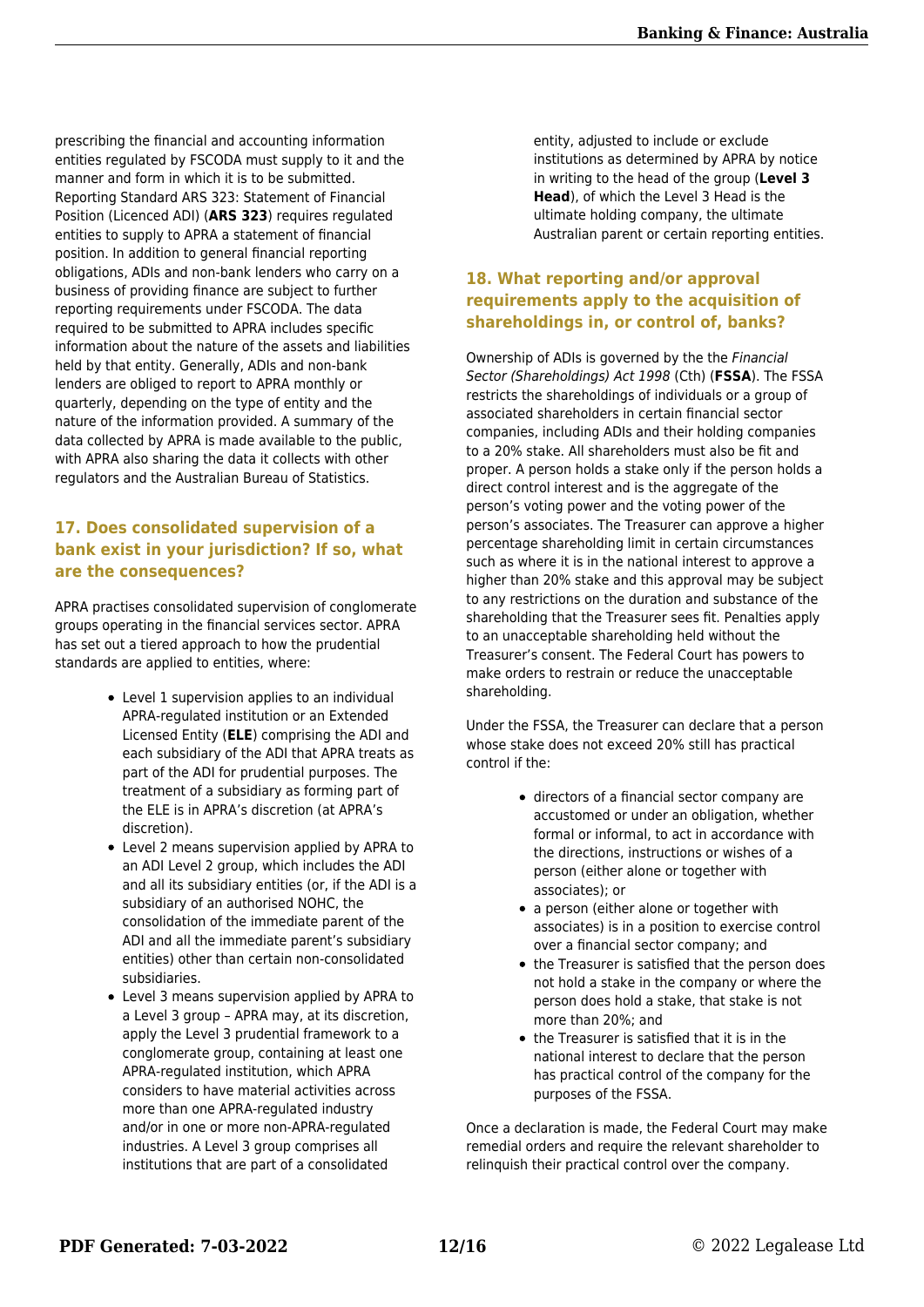Under the Banking Act, an ADI must seek the permission of the Treasurer to effect an arrangement for the sale or disposal of its business by amalgamation or otherwise or form a partnership with another ADI. From a competition perspective, the Competition and Consumer Act 2010 (Cth) (**CCA**) applies in respect of mergers of financial instsitutions. The CCA prohibits a person from acquiring an ADI in circumstances which would substantially lessen market competition unless authorised by the ACCC. Takeover laws under the Corporations Act also apply where an ADI is a listed company or an unlisted compay with more than 50 members. The Corporations Act imposes restrictions on certain acquisitions of relevant interests in voting shares unless an exemption applies.

Approval under the Foreign Acquisitions and Takeovers Act 1975 (Cth) (**FATA**) is required for an acquisition of an ADI by a a foreign entity – see response to section 20.

#### **19. Does your regulatory regime impose conditions for eligible owners of banks (e.g., with respect to major participations)?**

Longstanding legislative frameworks govern requirements on the ownership of ADIs, with concentration requiring specific approval and an assessment under the national interest or a fit and proper test for some small applicants – see response to section 18.

#### **20. Are there specific restrictions on foreign shareholdings in banks?**

Acquisitions of local ADIs by foreign persons are also subject to the Australian foreign investment approval regime, which is governed by the Foreign Acquisitions and Takeovers Act 1975 (Cth) (**FATA**). Under the regime, acquisitions of a substantial interest in an Australian corporation by foreign persons that satisfy a monetary threshold must be notified to the Treasurer, who is advised by the Foreign Investment Review Board (**FIRB**), which examines foreign investment proposals. The Treasurer has powers to prohibit the acquisition or to require the acquired assets to be disposed of if the acquisition is not in the national interest.

Generally, a foreign person is:

- an individual not ordinarily resident in Australia;
- a corporation in which an individual not ordinarily resident in Australia, a foreign corporation or a foreign government holds a substantial interest;
- a corporation in which 2 or more persons,

each of whom is an individual not ordinarily resident in Australia, a foreign corporation or a foreign government, hold an aggregate substantial interest;

- the trustee of a trust in which an individual not ordinarily resident in Australia, a foreign corporation or a foreign government holds a substantial interest; or
- the trustee of a trust in which 2 or more persons, each of whom is an individual not ordinarily resident in Australia, a foreign corporation or a foreign government, hold an aggregate substantial interest; or
- a foreign government.

A person holds a substantial interest in an entity, trust or unincorporated limited partnership if the person holds an interest of at least 20% in the entity or partnership or the person, together with any one or more associates, holds a beneficial interest in at least 20% of the income or property of the trust.

Before the pandemic, acquisitions were subject to FIRB approval to the extent the acquisition exceeded a particular monetary threshold. During the COVID-19 pandemic, the Government amended the monetary thresholds for all transactions to A\$0. From 1 January 2021, the monetary threshold has been partially removed but transactions such as investments in national security businesses and investments by foreign government investors will continue to have a A\$0 monetary threshold.

#### **21. Is there a special regime for domestic and/or globally systemically important banks?**

APRA has a framework for dealing with domestic systemically important banks (**D-SIBs**) in Australia, which has regard to the Basel Committee on Banking Superivision's D-SIB framework. Specifically, APRA's assessment methodology has regard to the Basel Committee's four key indicators of systemic importance, being size, interconnectedness, substitutability and complexity and incorporates the Basel Committee's higher loss absorbency (**HLA**) capital requirement for banks identified as D-SIBs.

The HLA capital requirement for D-SIBs is intended to reduce the probability of failure compared to nonsystemic institutions. APRA has determined that a one per cent HLA requirement will apply to Australian D-SIBs, which must be met by Common Equity Tier 1 capital and will be implemented as an extension of the capital conservation buffer as defined in APS 110 Capital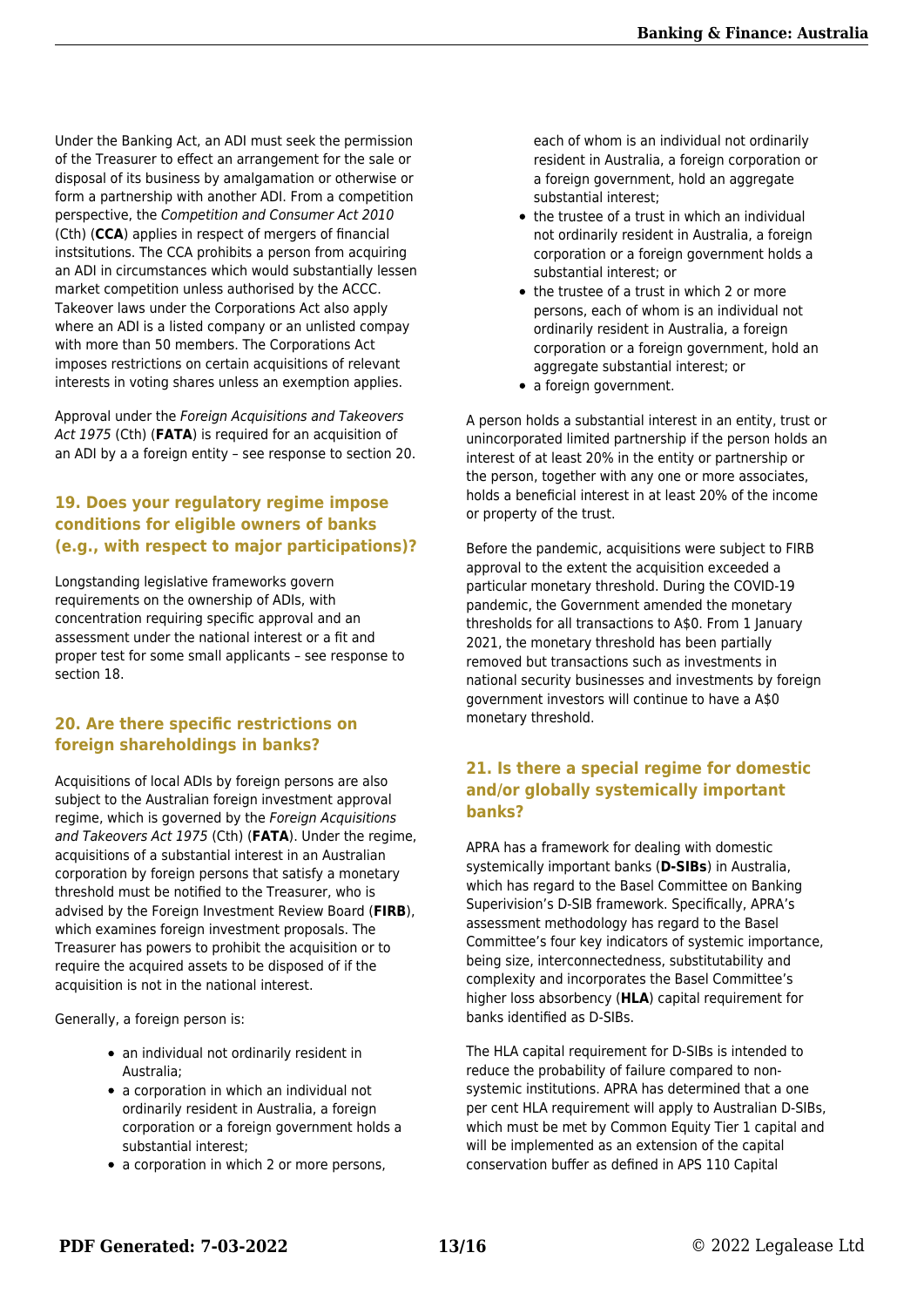#### Adequacy.

APRA has determined that four banks in Australia are currently D-SIBs.

The Basel Committee has also established indicators to determine whether a bank should be regarded a global systemically important bank, known as a G-SIB. As at November 2021, no Australian incorporated bank meets the criteria to be a G-SIB.

#### **22. What are the sanctions the regulator(s) can order in the case of a violation of banking regulations?**

Entities that must comply with APRA's prudential standards are responsible for compliance with such standards, including implementation and monitoring. Failure by an ADI (or any of its group members) to report a breach carries a penalty of 200 penalty units, with criminal liability for officers in extreme circumstances.

If APRA has reason to believe that an ADI has contravened or is likely to contravene a prudential standard, APRA has the power to issue directions requiring the ADI to undertake (or not to undertake) certain actions, including requiring compliance with the relevant prudential standard, removing a director or senior manager, or requiring an audit. Non-compliance with such a direction carries a penalty of 50 penalty units and gives APRA power to revoke the authorisation. A responsible officer who fails to take reasonable steps to ensure compliance with such a direction will be guilty of an offence.

#### **23. What is the resolution regime for banks?**

There is no special resolution regime for ADIs under current Australian law and APRA does not support the bail-in of deposits to resolve an ADI in difficulty (see response to question 25). However, the Banking Act sets out that the duty of APRA is to exercise its powers and functions for the protection of depositors and for the promotion of financial system stability in Australia, and APRA has certain powers to intervene where an ADI may be in distress. For example, APRA is permitted to appoint a statutory manager, give specific directions to an ADI in certain circumstances (eg, the ADI is or will soon be unable to meet liabilities, APRA considers it necessary to protect depositors and the ADI has contravened the Banking Act) or restructure the ADI's business as needed (eg, by way of merger or reconstruction).

#### **24. How are client's assets and cash deposits protected?**

The Financial Claims Scheme (**FCS**) was established by the Australian Government to provide a guarantee of deposits of up to A\$1 million held with local ADIs (including Australian incorporated subsidiaries of foreign banks, but not Australian branches of foreign banks). Under the FCS, the Government guarantees certain "protected accounts" held at an Australian ADI in the event that the ADI becomes a "declared ADI". This will occur if APRA has applied to the Federal Court of Australia to wind up that ADI, and the Finance Minister has made a declaration under the Banking Act. Under the FCS, the Treasurer may declare that the FCS applies to an ADI if a statutory manager is in control of an ADI or APRA has applied for an ADI to be wound up. Operation of the FCS is not automatic; it is activated at the discretion of the Treasurer.

Protected accounts are guaranteed up to a cap of A\$250,000 per account holder per ADI. The FCS is administered by APRA.

#### **25. Does your jurisdiction know a bail-in tool in bank resolution and which liabilities are covered?**

Under current Australian law, the bail-in of deposits to resolve an ADI in difficulty is not permitted and APRA has stated its support for this position, noting a bail-in is against APRA objectives and would reduce overall confidence of depositors, which may have an impact on broader financial stability. APRA has no specific power to bail-in an ADI's creditors by converting or writing off their claims, although APRA may use its transfer and direction powers which could result in similar economic results in certain circumstances.

Whilst there is no specific bail-in tool in bank resolution, additional Tier 1 and Tier 2 capital instruments which contain contractual provisions for the conversion of ordinary shares or write-off when required to absorb losses. These additional requirements for loss absorbing capacity for the major banks are required to be met through the issue of more Tier 2 capital. In addition, depositor protection provisions under the Banking Act are in place such that deposits must be repaid first if an ADI is in financial crisis and the FCS allows for deposits of up to a \$250,000 cap to be safeguarded by the Australian Government.

#### **26. Is there a requirement for banks to**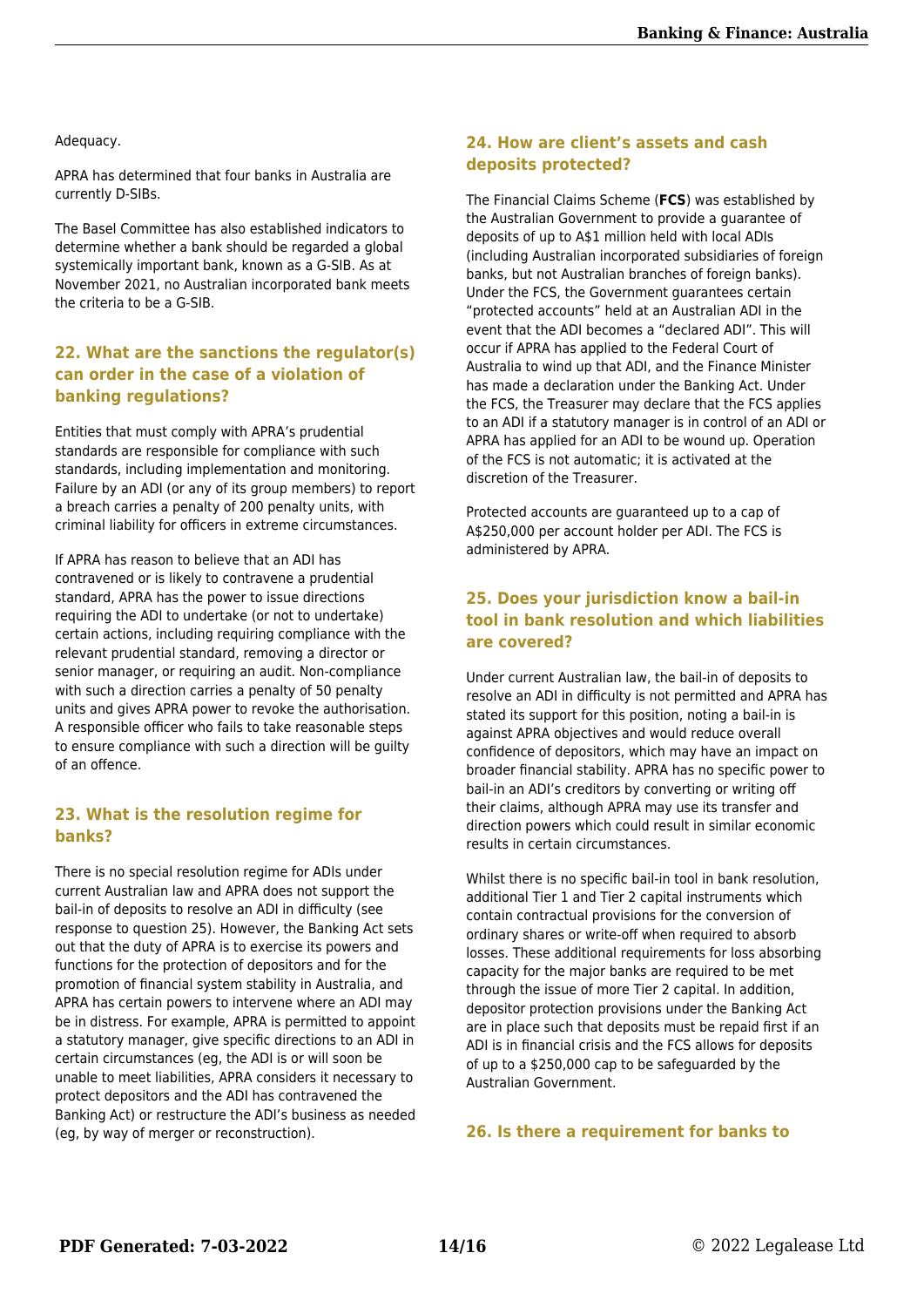#### **hold gone concern capital ("TLAC")?**

The introduction of the requirement for banks to hold gone conern capital and total loss-absorbing capacity (**TLAC**) is in progress. In 2018-19, APRA consulted on a framework for TLAC to support resolution planning for ADIs. The framework seeks to ensure that in the event that a large or complex ADI failed, it could be resolved with minimal impact to the critical functions it provides to the economy and the community (eg, deposit-taking and payments). Loss-absorbing capacity also reduces the risk of taxpayer funds being used for resolution purposes. For D-SIBs, APRA proposed to increase minimum Total Capital requirements. For other ADIs, financial resources for resolution will be assessed as part of planning under the new Prudential Standard CPS 900 Resolution Planning (**CPS 900**) which has been released in draft. APRA anticipates that most non-D-SIBs will not be required to maintain additional loss-absorbing capacity for resolution purposes.

On 2 December 2021, APRA announced that it is finalising loss-absorbing capacity requirements for D-SIBs which will be implemented in a staged approach. This requirement is set as an increase to minimum Total Capital requirements of 3 percentage points of riskweighted assets (**RWA**) on a Basel III Basis in the interim effecitve from 1 January 2024, and a final requirement of 4.5 percentage points of RWA effective from 1 January 2026.

#### **27. In your view, what are the recent trends in bank regulation in your jurisdiction?**

The COVID-19 pandemic has significantly impacted the banking sector and how it is regulated in Australia. Throughout the pandemic, APRA has sought to maintain the safety, stability and resilience of Australia's banks and the broader financial system. While continuing to focus on ensuring financial stability in the face of COVID-19, APRA's policy and supervision priorities for 2022 include a heightened emphasis on new and emerging finanical risks, improving crisis preparedness (including contingency and resolution planning), implementing the bank capital reforms to embed unquestionably strong capital ratios and the Basel III reforms, supervising cyber risk preparedness and responsiveness, continuing focus on risk culture, and upgrading contingency and continuity frameworks.

Since the Banking Royal Commission published its final report on 4 February 2019, legislation enacting many of the recommendations has been passed or proposed and legislative reform is continuing. Banking regulators also

continue to focus on implementing the recommendations in the final report. The regulatory changes anticipated are outlined in the federal government's Banking Royal Commission Implementation Roadmap. It is generally expected that there will be more stringent legislative regulations in the banking industry focussed on consumer protection. The Financial Sector Reform (Hayne Royal Commission Response) Bill 2020 was introduced to give legislative effect to 20 Banking Royal Commission recommendations. Key measures of the Bill include, among other things, banning the hawking of financial products, introducing a deferred sales model for add-on insurance products and enabling provisions in financial services industry codes to be enforceable. Recent cases demonstrate that ASIC and APRA remain committed to taking enforcement action in relation to matters referrred by the Commissioner. The Australian Government has indicated that it will establish an independent inquiry in 2022 to assess whether industry practices have changed since the Banking Royal Commission.

Developments in financial technology (**fintech**) have increasingly become a defining feature of Australia's economic and legal standing with a broadening of product offerings and maturing of the Australian policy and regulatory approach. In particular, Australian fintechs have focussed on disrupting the core product offering of many Australian institutional financial service providers, including banking services, payments, wallets, and wealth and investment, and there has been a commensurate rise in the number of digital banks (known as neobanks) emerging in the Australian market. Following APRA's introduction of the Restricted ADI licensing framework in 2018, there have considerable new entrants that have become ADIs through the restricted ADI pathway, with many of these banks broadly focused on retail banking. Last year, APRA revised its approach to licensing and supervising new ADIs to address sustainable market entry challenges. The regime still enables RADIs to conduct a limited range of banking activities for two years while building capabilities and resources but has been amended to reflect APRA's greater understanding of the operational and financial challenges new entrants face. The framework is designed to balance the promotion of competition and development of innovative new business models with the maintenance of safety and stability in the financial system. Over the next few years, it is likely the market will see more sophisticated offerings from these neobanks as well as the introduction of neobanks focused on a broader range of services (eg, the provision of small and medium-sized enterprise credit).

There has been a continued increase in deferred